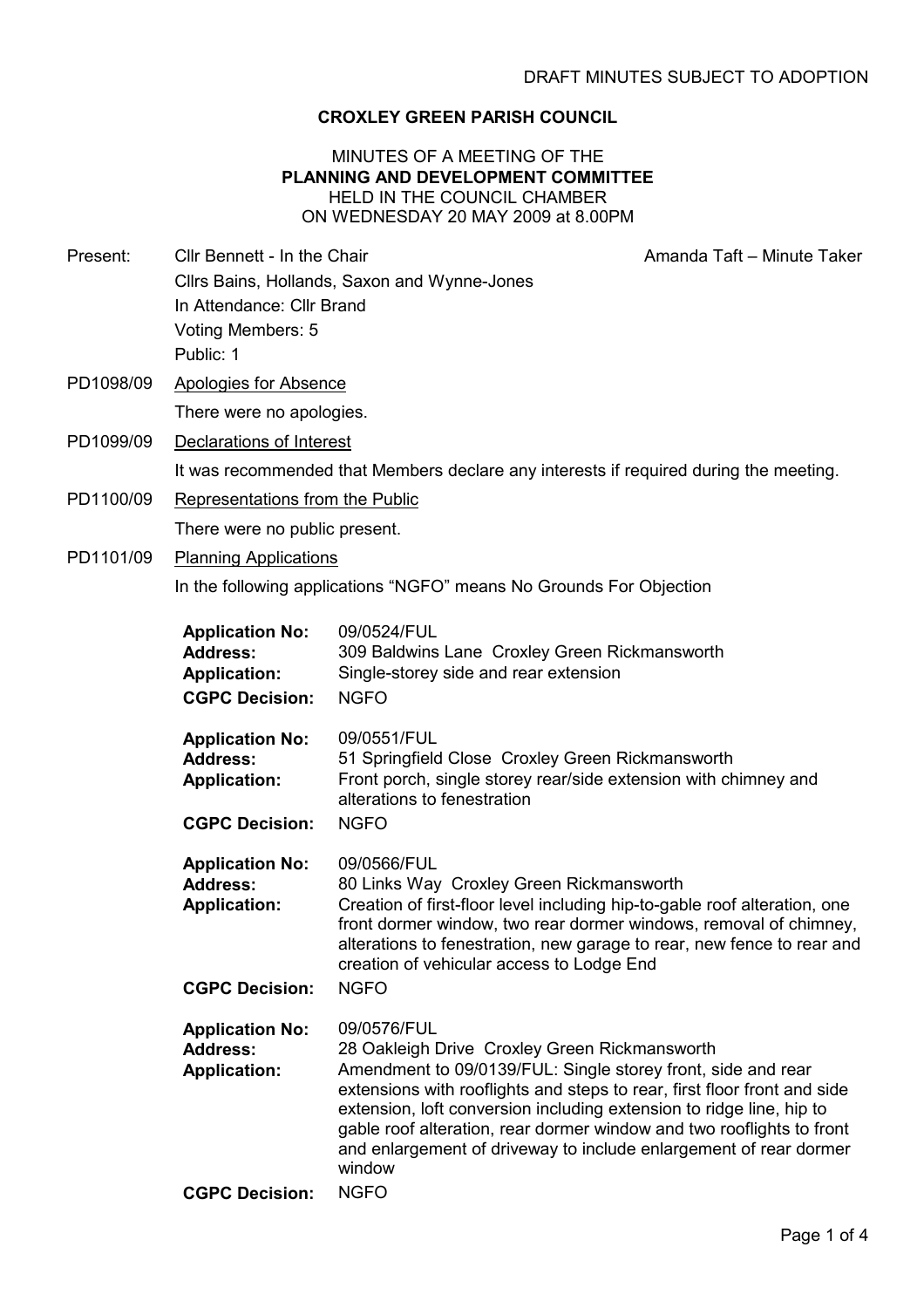| <b>Application No:</b> | 09/0579/FUL                                                                                                                                                                                                                      |
|------------------------|----------------------------------------------------------------------------------------------------------------------------------------------------------------------------------------------------------------------------------|
| <b>Address:</b>        | 129 - 131 New Road Croxley Green Rickmansworth                                                                                                                                                                                   |
| <b>Application:</b>    | Variation of condition 2 of planning approval 08/2039/FUL to allow<br>Wellness Centre to operate between the hours of 8.00am to 9.30pm<br>Mondays to Fridays and 9.00am to 6.00pm Saturdays, Sundays and<br><b>Bank Holidays</b> |
| <b>CGPC Decision:</b>  | NGFO.                                                                                                                                                                                                                            |

### Certificate of Lawfulness – for Members information only

| <b>Application No:</b><br><b>Address:</b><br><b>Application:</b><br><b>CGPC Decision:</b> | 09/0589/CLPD<br>53 Durrants Drive Croxley Green Rickmansworth<br>Certificate of Lawfulness Proposed Development: Single storey side<br>and rear extension<br><b>Noted</b>                                                                                           |
|-------------------------------------------------------------------------------------------|---------------------------------------------------------------------------------------------------------------------------------------------------------------------------------------------------------------------------------------------------------------------|
|                                                                                           |                                                                                                                                                                                                                                                                     |
| <b>Application No:</b><br><b>Address:</b><br><b>Application:</b>                          | 09/0634/CLPD<br>12 Claremont Crescent Croxley Green Rickmansworth<br>Certificate of Lawfulness Proposed Development: Loft conversion with<br>hip to gable roof alteration, rear dormer window and front rooflight                                                   |
| <b>CGPC Decision:</b>                                                                     | <b>Noted</b>                                                                                                                                                                                                                                                        |
| <b>Application No:</b><br><b>Address:</b><br><b>Application:</b><br><b>CGPC Decision:</b> | 09/0642/CLPD<br>8 Oakleigh Drive Croxley Green Rickmansworth<br>Certificate of Lawfulness Proposed Development: Single storey rear<br>extension with rooflights and steps<br><b>Noted</b>                                                                           |
|                                                                                           |                                                                                                                                                                                                                                                                     |
| <b>Application No:</b><br><b>Address:</b><br><b>Application:</b>                          | 09/0645/CLPD<br>229 New Road Croxley Green Rickmansworth<br>Certificate of Lawfulness Proposed Development: Single storey rear<br>extension with rooflight, loft conversion with rear dormer window<br>(including Juliette balcony) and alterations to fenestration |
| <b>CGPC Decision:</b>                                                                     | Noted                                                                                                                                                                                                                                                               |

# PD1102/09 Recent Decisions by Three Rivers District Council

| <b>Reference No:</b>  | 09/0281/FUL                                                                                                    |
|-----------------------|----------------------------------------------------------------------------------------------------------------|
| <b>Address:</b>       | 243 New Road Croxley Green Rickmansworth                                                                       |
| <b>Application:</b>   | Single storey rear extension with rooflights, alterations to fenestration<br>and double garage to rear of site |
| <b>TRDC Decision:</b> | Approved                                                                                                       |
| <b>CGPC Decision:</b> | <b>NGFO</b>                                                                                                    |
| <b>Reference No:</b>  | 09/0369/CLPD                                                                                                   |
| <b>Address:</b>       | 22 Malvern Way Croxley Green Rickmansworth                                                                     |
| <b>Application:</b>   | Certificate of use proposed development: Loft conversion with                                                  |
|                       | hip-to-gable roof alteration, two front rooflights and rear dormer<br>window.                                  |
| <b>TRDC Decision:</b> | Approved                                                                                                       |
| <b>CGPC Decision:</b> | <b>Noted</b>                                                                                                   |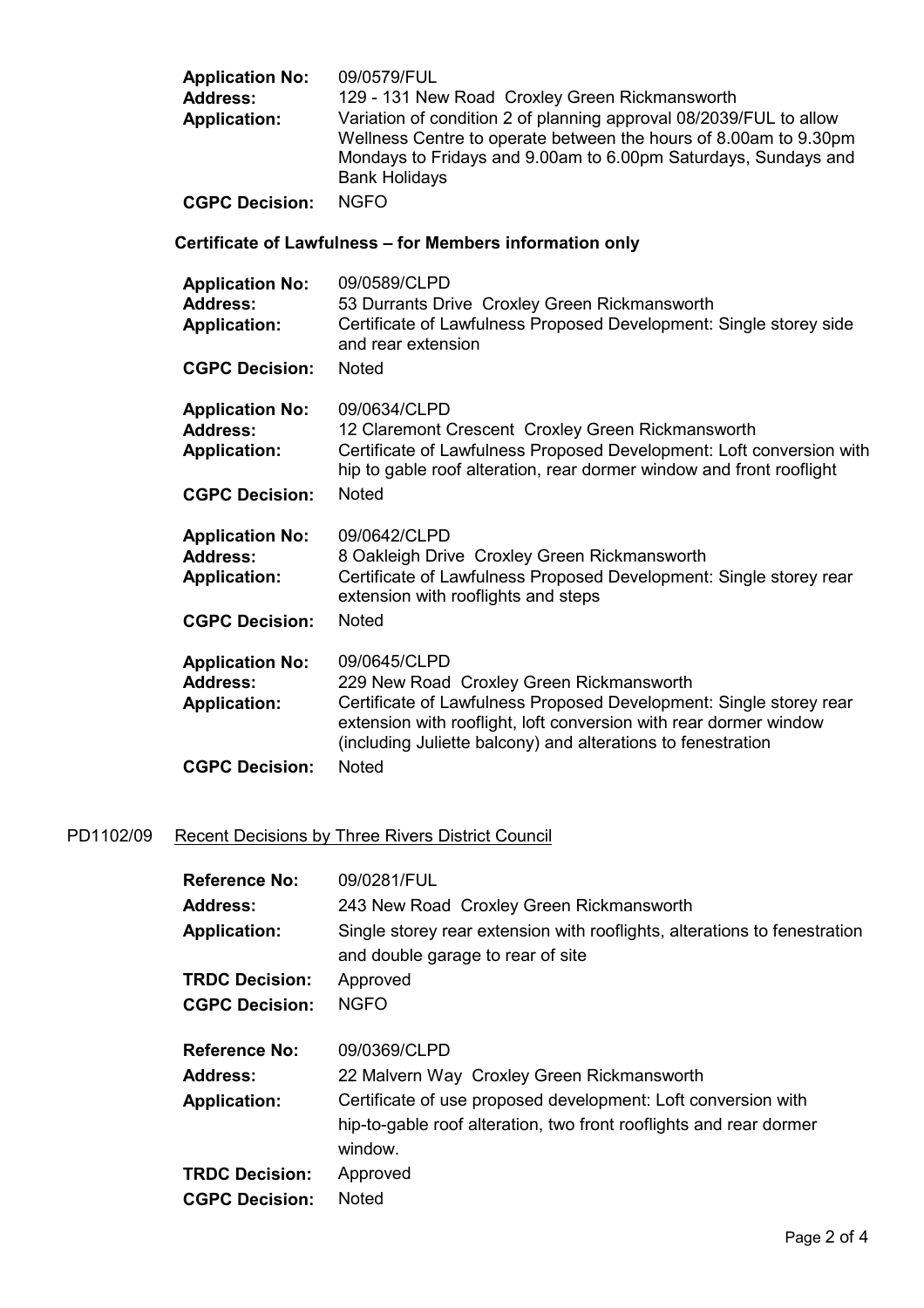Reference No: 09/0356/CLPD Address: 44 Warwick Way Croxley Green Rickmansworth Application: Certificate of Lawfulness Proposed Development: Loft conversion including hip-to-gable roof alteration, rear dormer window and two front rooflights TRDC Decision: Approved CGPC Decision: Noted

PD1103/09 Appeals Against Planning Decisions

There were no appeals.

#### PD1104/09 Cycle Rack – Watford Road

The Chairman introduced this item and it was advised that there was no further information at this time.

PD1105/09 Planning & Development Meeting Dates

This item was introduced by the Chairman and the admin assistant advised Members that this item was the initiative of a Member of the Planning and Development Committee to consider the need for two meetings per month. It was suggested that rather than having two meetings per month the Committee meets just once per month.

The statutory consultation period for planning applications is 21 days, Chorleywood Parish Council have planning meetings every 3 or 4 weeks and Sarratt Parish Council only has one council meeting per month. A Planning Officer at Three Rivers District Council (TRDC) had advised that other Parishes have amended their Standing Orders to authorise their Chairman / Vice Chairman and Clerk to make decisions on any applications received during the one week period that would not be covered by a meeting. Also, all planning applications are now electronic and available on the internet or by email which would mean that Members could peruse them at their leisure and electronically submit comments.

A brief discussion ensued with Cllrs not wishing to reduce the number of meetings in case the number of planning applications should increase and also because it was considered that all meetings of the Council should be reviewed and considered. The Chairman suggested that this item be adjourned for further research.

#### PD1106/09 Petition for the Revels regarding upgrading zebra crossings on Watford Road

The Chairman introduced this item and a Member elaborated that as this issue had come to somewhat of a standstill, it had been suggested at the last Council meeting that a petition may increase the profile and raise public awareness as to what the Parish Council is aiming to achieve.

After some discussion it was agreed that the wording on the petition would read:

The Parish Council and the people of Croxley Green ask Hertfordshire Highways that on the grounds of pedestrian safety for both residents and their children, they seriously consider the need for upgraded crossings at Watford Road / Harvey Road and Watford Road / Winton Approach.

It was agreed that the petition sheets would be available at the Revels, in the office and sheets would be distributed to those interested in collecting signatures.

The Chairman then asked that the Clerk writes to David Gauke to inform him of this situation.

#### PD1107/09 Highways

There were no Highways work to note.